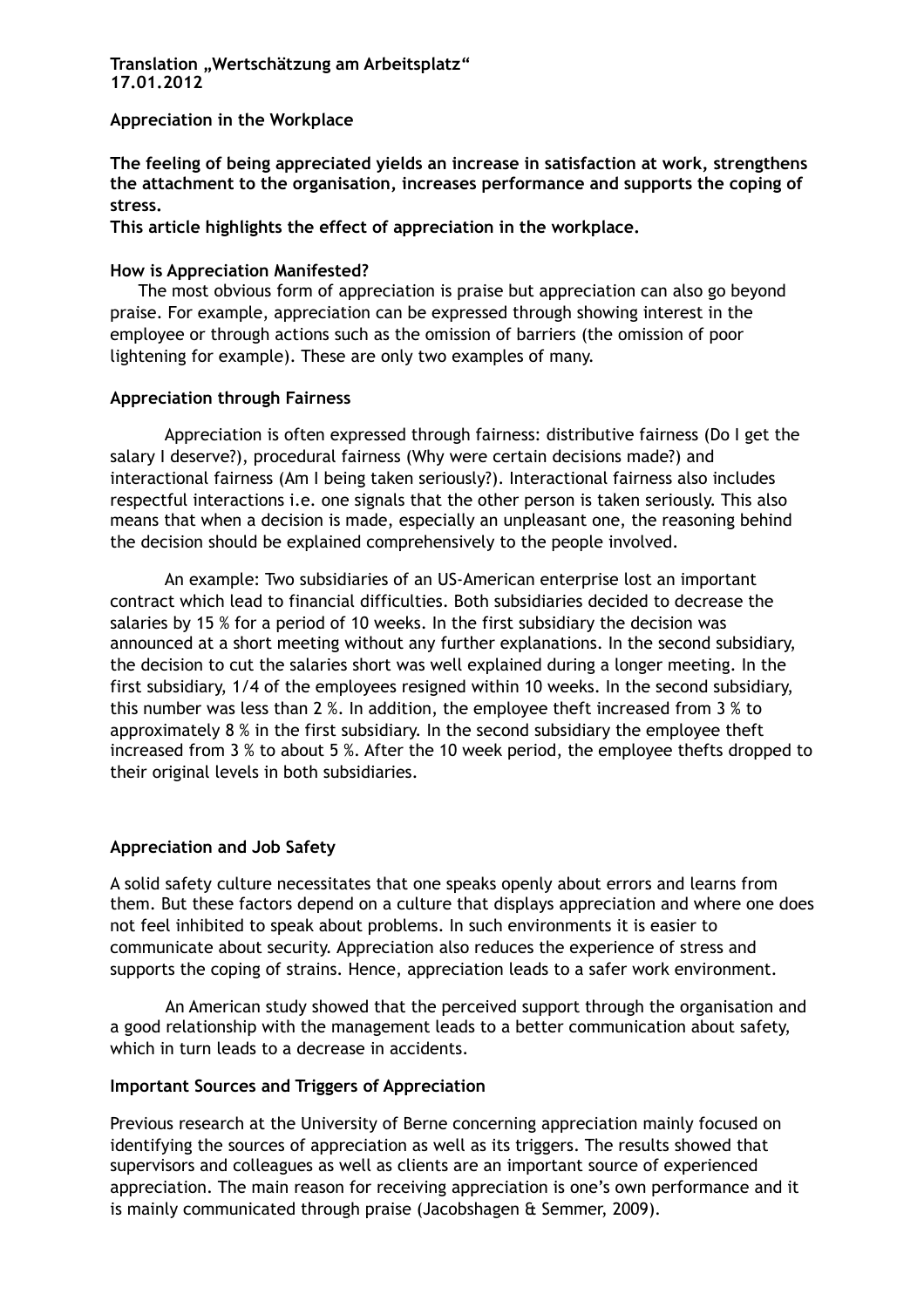### **Appreciation and Consequences on Well-Being**

Appreciation or the lack of appreciation also affects the employees. The concept of the "gratification crisis" emphasizes the balance between effort and reward. Effort is being valued through the rewards; salary, work place safety and appreciation.

Studies showed that an unbalance between effort and reward can increase the risk of cardiovascular diseases, especially for men, and the risk of depression for both gender groups. An example is the study of a Finnish production firm. Before the study, none of the employees had cardiovascular problems. The results of this study showed that the risk of dying from cardiovascular problems is twice as high for individuals with a high imbalance between effort and reward.

The effect of appreciation and Well-Being was examined in a further study where we evaluated the effect of perceived appreciation in the Swiss military. 228 professional officers were questioned with an online questionnaire. The results revealed that appreciation through management and colleagues leads to higher job satisfaction and less negative emotions. The study also showed that long work days lead to lower job satisfaction, but only when accompanied by low appreciation and not by high appreciation (Stocker, Jacobshagen, Semmer, & Annen, 2010).

In our current research, which is in cooperation with the Swiss National Fond, we focus on appreciation and its effect on well-being. We believe that appreciation can predict well-being over time and that some sources of appreciation are more important than others. Leaning on our previous results, we believe this source to be the supervisors. Furthermore, we are examining if high appreciation can attenuate the feeling of stress. We will also examine fluctuations of the effect of appreciation within individuals; what are the immediate reactions and how does it influence well-being at the end of the work day? Could it be that appreciation can compensate negative events or even lead to a better well-being at the end of the work-day?

### **Implementation in Workaday life: Opportunities and Obstacles**

 In conclusion, the implementation of appreciation leads to many positive outcomes. But it is not easy and there is no perfect way to do it. However, the power of small gestures such as nodding during a conversation, solving a problem rapidly or giving an explanation if the problem cannot be solved within a short timeframe, should not be underestimated. With our current study we hope to shed some new light on how appreciation influences our everyday life and how we can use it as an opportunity.

### Literature:

Jacobshagen, N., & Semmer, N. K. (2009). Wer schätzt eigentlich wen? Kunden als Quelle der Wertschätzung am Arbeitsplatz. [Who appreciates whom? Clients as a source of appreciation at work]. Wirtschaftspsychologie, 11, 11-19.